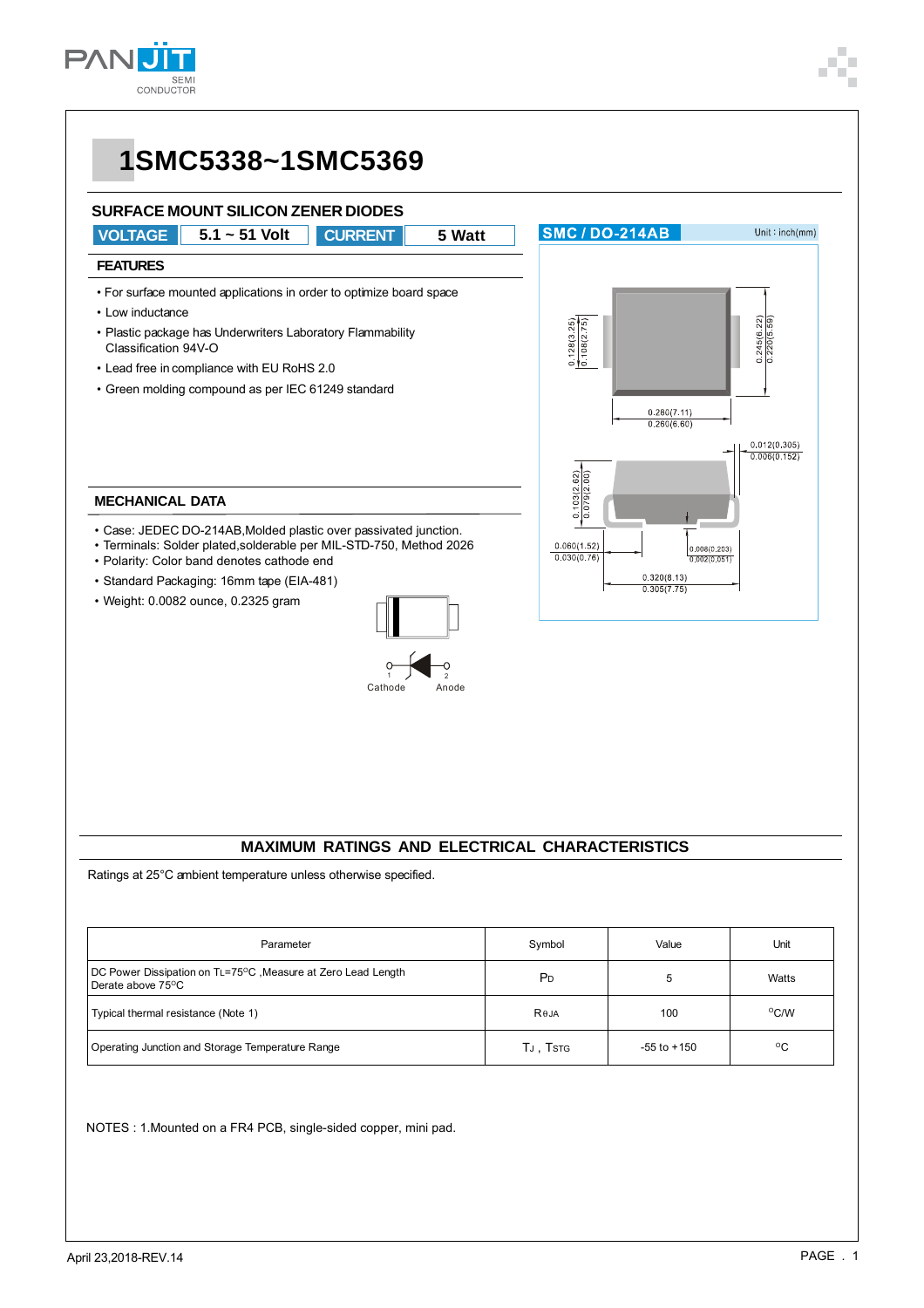

| Part Number | Nominal Zener Voltage |        | Max. Zener Impedance |                |           |     | Max. Reverse<br>Leakage Current |                | Marking |      |
|-------------|-----------------------|--------|----------------------|----------------|-----------|-----|---------------------------------|----------------|---------|------|
|             | Vz @ Izt              |        | ZzT @ IzT            |                | Zzk @ Izk |     | IR @ VR                         |                | Code    |      |
|             | Nom. V                | Min. V | Max. V               | Ω              | mA        | Ω   | mA                              | μA             | $\vee$  |      |
| 1SMC5338    | 5.1                   | 4.85   | 5.36                 | 2              | 240       | 400 | $\mathbf{1}$                    | 10             | 1.0     | 338B |
| 1SMC5339    | 5.6                   | 5.32   | 5.88                 | $\mathbf{1}$   | 220       | 400 | $\mathbf{1}$                    | 10             | 2.0     | 339B |
| 1SMC5340    | 6.0                   | 5.70   | 6.30                 | 1              | 200       | 300 | $\mathbf{1}$                    | 10             | 3.0     | 340B |
| 1SMC5341    | 6.2                   | 5.89   | 6.51                 | $\mathbf{1}$   | 200       | 200 | $\mathbf{1}$                    | 10             | 3.0     | 341B |
| 1SMC5342    | 6.8                   | 6.46   | 7.14                 | 1              | 175       | 200 | 1                               | 10             | 5.2     | 342B |
| 1SMC5343    | 7.5                   | 7.13   | 7.88                 | $\overline{2}$ | 175       | 200 | $\mathbf{1}$                    | 10             | 5.7     | 343B |
| 1SMC5344    | 8.2                   | 7.79   | 8.61                 | $\overline{c}$ | 150       | 200 | $\mathbf{1}$                    | 10             | 6.2     | 344B |
| 1SMC5345    | 8.7                   | 8.27   | 9.14                 | $\overline{2}$ | 150       | 200 | $\mathbf{1}$                    | 10             | 6.6     | 345B |
| 1SMC5346    | 9.1                   | 8.65   | 9.56                 | $\overline{2}$ | 150       | 150 | $\mathbf{1}$                    | 7.5            | 6.9     | 346B |
| 1SMC5347    | 10                    | 9.5    | 10.5                 | 2              | 125       | 125 | $\mathbf{1}$                    | 5              | 7.6     | 347B |
| 1SMC5348    | 11                    | 10.45  | 11.55                | 3              | 125       | 125 | $\mathbf{1}$                    | 5              | 8.4     | 348B |
| 1SMC5349    | 12                    | 11.4   | 12.6                 | 3              | 100       | 125 | 1                               | $\overline{c}$ | 9.1     | 349B |
| 1SMC5350    | 13                    | 12.35  | 13.65                | 3              | 100       | 100 | $\mathbf{1}$                    | $\mathbf{1}$   | 9.9     | 350B |
| 1SMC5351    | 14                    | 13.3   | 14.7                 | 3              | 100       | 75  | $\mathbf{1}$                    | $\mathbf{1}$   | 10.6    | 351B |
| 1SMC5352    | 15                    | 14.25  | 15.75                | 3              | 75        | 75  | $\mathbf{1}$                    | $\mathbf{1}$   | 11.5    | 352B |
| 1SMC5353    | 16                    | 15.2   | 16.8                 | 3              | 75        | 75  | $\mathbf{1}$                    | $\mathbf{1}$   | 12.2    | 353B |
| 1SMC5354    | 17                    | 16.15  | 17.85                | 3              | 70        | 75  | 1                               | 0.5            | 12.9    | 354B |
| 1SMC5355    | 18                    | 17.1   | 18.9                 | 3              | 65        | 75  | $\mathbf{1}$                    | 0.5            | 13.7    | 355B |
| 1SMC5356    | 19                    | 18.05  | 19.95                | 3              | 65        | 75  | $\mathbf{1}$                    | 0.5            | 14.4    | 356B |
| 1SMC5357    | 20                    | 19     | 21                   | 3              | 65        | 75  | $\mathbf{1}$                    | 0.5            | 15.2    | 357B |
| 1SMC5358    | 22                    | 20.9   | 23.1                 | 4              | 50        | 75  | $\mathbf{1}$                    | 0.5            | 16.7    | 358B |
| 1SMC5359    | 24                    | 22.8   | 25.2                 | 4              | 50        | 100 | $\mathbf{1}$                    | 0.5            | 18.2    | 359B |
| 1SMC5360    | 25                    | 23.75  | 26.25                | 4              | 50        | 110 | $\mathbf{1}$                    | 0.5            | 19      | 360B |
| 1SMC5361    | 27                    | 25.65  | 28.35                | 5              | 50        | 120 | $\mathbf{1}$                    | 0.5            | 20.6    | 361B |
| 1SMC5362    | 28                    | 26.6   | 29.4                 | 6              | 50        | 130 | $\mathbf{1}$                    | 0.5            | 21.2    | 362B |
| 1SMC5363    | 30                    | 28.5   | 31.5                 | 8              | 40        | 140 | 1                               | 0.5            | 22.8    | 363B |
| 1SMC5364    | 33                    | 31.35  | 34.65                | 10             | 40        | 150 | $\mathbf{1}$                    | 0.5            | 25.1    | 364B |
| 1SMC5365    | 36                    | 34.2   | 37.8                 | 11             | 30        | 160 | $\mathbf{1}$                    | 0.5            | 27.4    | 365B |
| 1SMC5366    | 39                    | 37.05  | 40.95                | 14             | 30        | 170 | $\mathbf{1}$                    | 0.5            | 29.7    | 366B |
| 1SMC5367    | 43                    | 40.85  | 45.15                | 20             | 30        | 190 | $\mathbf{1}$                    | 0.5            | 32.7    | 367B |
| 1SMC5368    | 47                    | 44.65  | 49.35                | 25             | 25        | 210 | 1                               | 0.5            | 35.8    | 368B |
| 1SMC5369    | 51                    | 48.45  | 53.55                | 27             | 25        | 230 | $\mathbf{1}$                    | 0.5            | 38.8    | 369B |

Ì.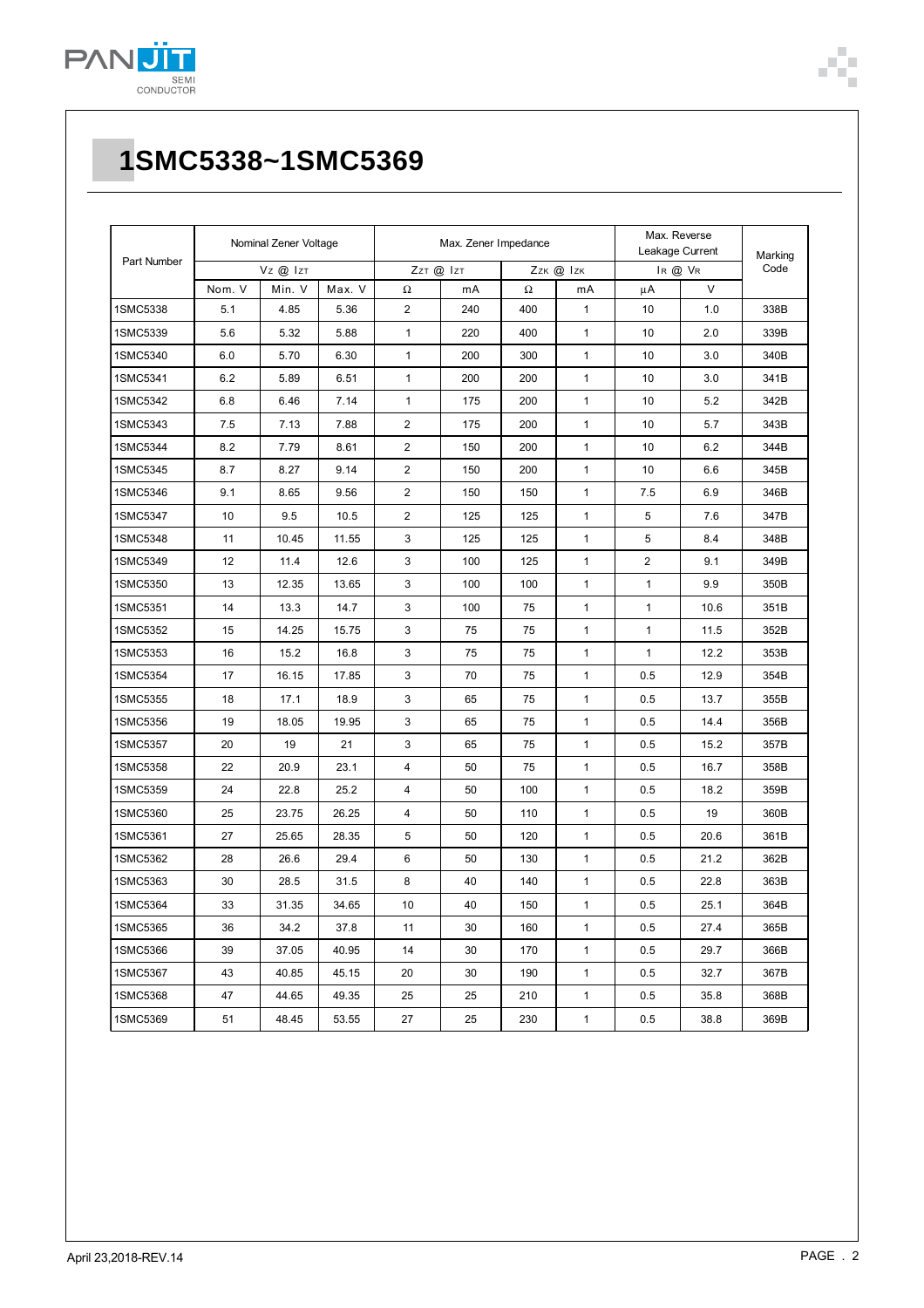



### **RATING AND CHARACTERISTIC CURVES**





Fig.2-TEMPERATURE COEFFICIENT-RANGE



L, LEAD LENGTH TO HEAT SINK(INCH)

Fig.3-TYPICAL THERMAL RESISTANCE



NOMINAL VZ(V)

CURRENT VERSUS NOMINAL ZENER VOLT CURRENT VERSUS NOMINAL ZENER VOLTAGE CURRENT VERSUS NOMINAL ZEN

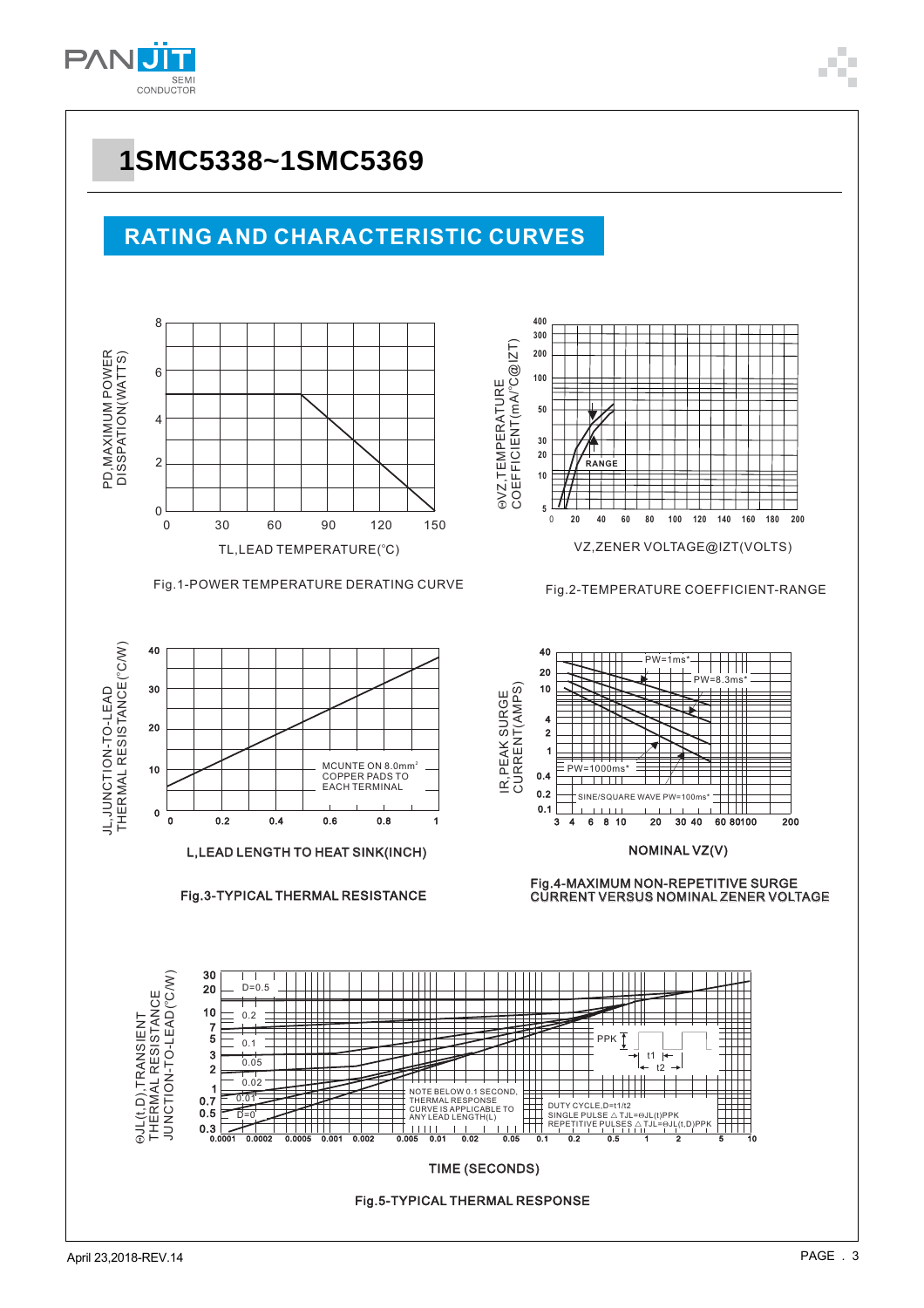

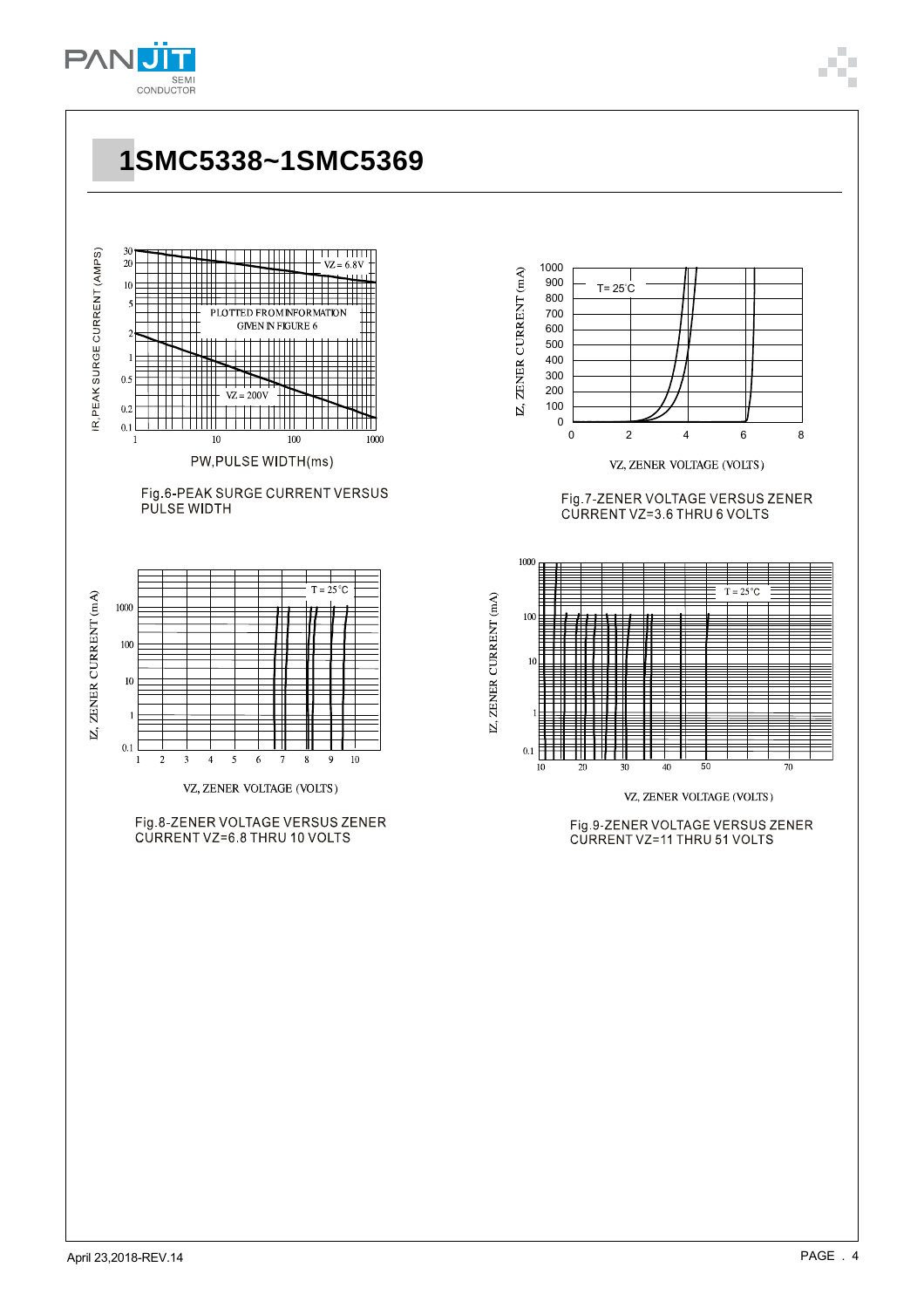

#### **MOUNTING PAD LAYOUT**



#### **ORDER INFORMATION**

• Packing information

T/R - 3K per 13" plastic Reel

T/R - 0.8K per 7" plastic Reel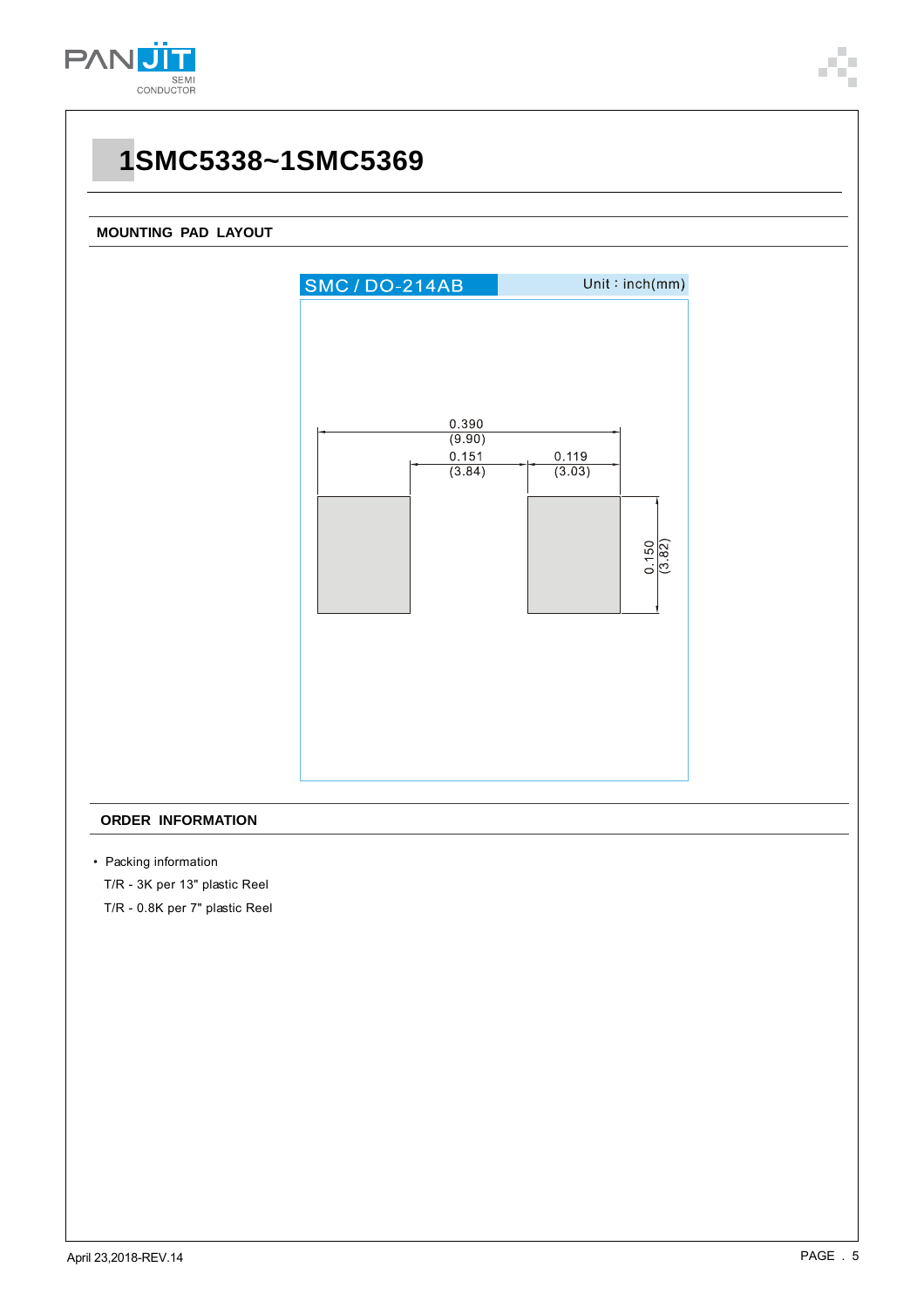

### **Part No\_packing code\_Version**

1SMC5338\_R1\_00001 1SMC5338\_R2\_00001

### **For example :**

**RB500V-40\_R2\_00001**

**Part No.**

**Serial number**

 $\overline{\phantom{a}}$ 

**Version code means HF**

**Packing size code means 13"**

**Packing type means T/R**

| <b>Packing Code XX</b>                         |                      |                                            |                |                                                      | <b>Version Code XXXXX</b> |                                       |  |  |
|------------------------------------------------|----------------------|--------------------------------------------|----------------|------------------------------------------------------|---------------------------|---------------------------------------|--|--|
| <b>Packing type</b>                            | 1 <sup>st</sup> Code | <b>Packing size code</b>                   |                | 2 <sup>nd</sup> Code HF or RoHS 1 <sup>st</sup> Code |                           | 2 <sup>nd</sup> ~5 <sup>th</sup> Code |  |  |
| <b>Tape and Ammunition Box</b><br>(T/B)        | A                    | N/A                                        | 0              | <b>HF</b>                                            | $\bf{0}$                  | serial number                         |  |  |
| <b>Tape and Reel</b><br>(T/R)                  | R                    | 7"                                         |                | <b>RoHS</b>                                          | 1                         | serial number                         |  |  |
| <b>Bulk Packing</b><br>(B/P)                   | B                    | 13"                                        | $\overline{2}$ |                                                      |                           |                                       |  |  |
| <b>Tube Packing</b><br>(T/P)                   |                      | 26mm                                       | χ              |                                                      |                           |                                       |  |  |
| <b>Tape and Reel (Right Oriented)</b><br>(TRR) | S                    | 52mm                                       | Υ              |                                                      |                           |                                       |  |  |
| <b>Tape and Reel (Left Oriented)</b><br>(TRL)  |                      | <b>PANASERT T/B CATHODE UP</b><br>(PBCU)   | U              |                                                      |                           |                                       |  |  |
| <b>FORMING</b>                                 | F                    | <b>PANASERT T/B CATHODE DOWN</b><br>(PBCD) | D              |                                                      |                           |                                       |  |  |